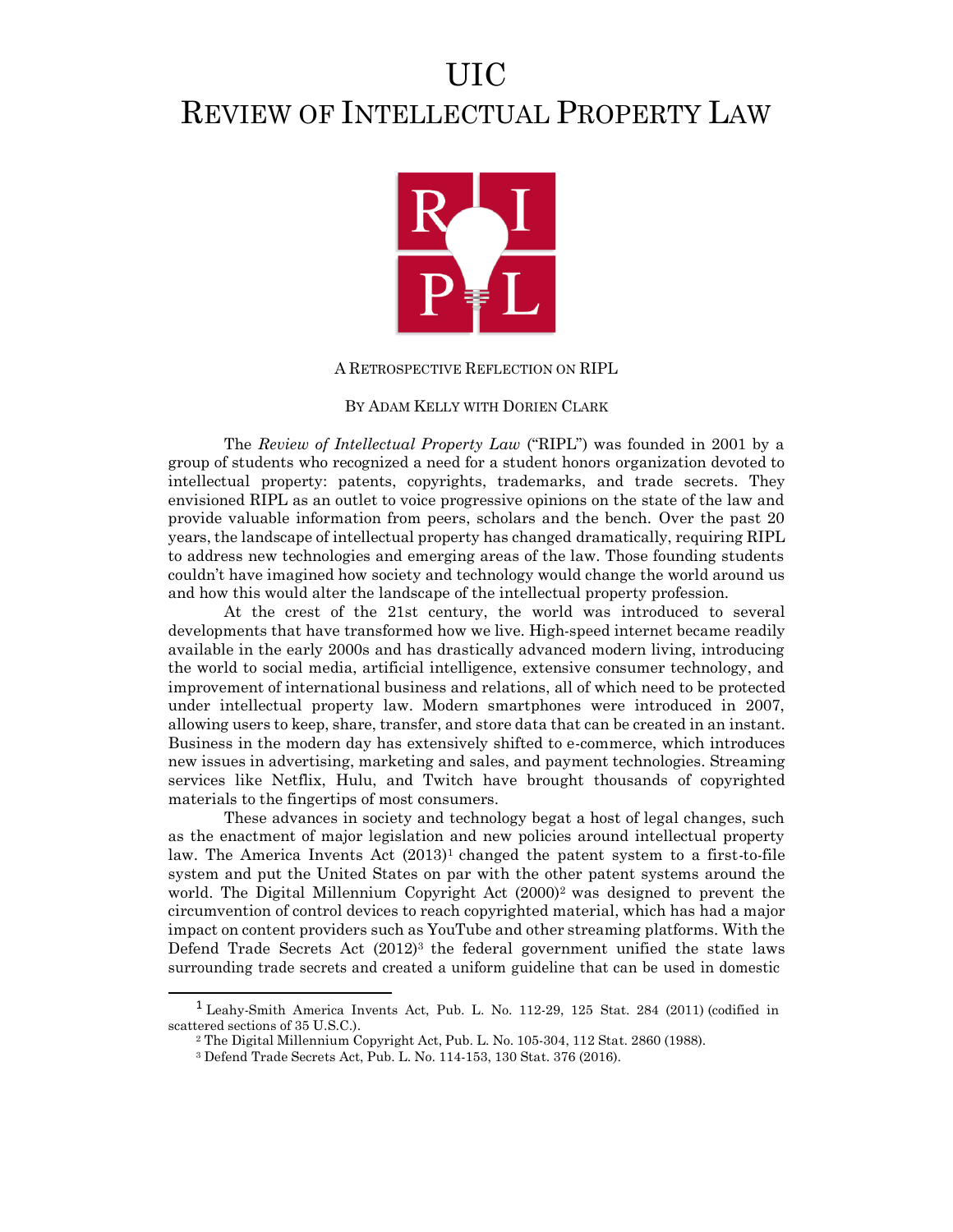and international business relations. Both state and federal agencies have worked to provide data privacy laws aimed at protecting personal data, criminalizing hacking and cyberbullying, and implementing standards for data security. Laws were created, for the most part, to address the changes in technology and provide guidance on how these changes will be handled.

Practitioners must also understand the evolving policy considerations that change with the world view of intellectual property. Today, intellectual property is a complex economic tool that businesses use to grow its brand through the internet and other emerging distribution channels. This innovation-as-an-asset focus is due to the constantly changing technologies and the need to continually adjust to the market. The recent pandemic has only accelerated these advancements. As explained by the Hon. Paul Michel, retired Chief Judge of the U.S. Court of Appeals for the Federal Circuit: "The Covid-19 pandemic has also worked to shift the policy behind intellectual property, with a focus on improving innovation in life sciences. Intellectual property constantly changes with the world around it and is a law that fails to remain stagnant due to its reliance on society, technology, and policy shifts."<sup>4</sup>

With these developments in society, technology, and the law, intellectual property practitioners have been exposed to a wide range of complex issues that often incorporate several areas of law, including data protection and privacy. Practitioners must now be well versed in these emerging laws and the diverse forums in which these issues may arise. An intellectual property practice before the 21st century may have required attorneys to know the core concepts of intellectual property, along with notions of contract law and other litigation-based tactics. Now, a more seasoned intellectual property practice should include a base knowledge of how the internet, social media, and new laws enacted within the past two decades may have impacted a client's rights. Also, each attorney must know how to protect these rights in different venues, such as the Patent Trials and Appeals Board, International Trade Commission, and various district courts in which judges have become increasingly knowledgeable in these areas and the courts have enacted local rules addressing intellectual property.

These societal and technological changes have also attacked new law students, each with broad educational backgrounds. The incoming classes of intellectual property student bodies are no longer made up of graduates interested in a career in patents, trademarks, or copyright. Now, those with backgrounds in niche areas—such as artificial intelligence, cloud computing, marketing informatics or data analytics can pursue a career in intellectual property law, while focusing on the narrower area in which they educational or work expertise. The expansion of the intellectual property profession has required law schools to attract diverse groups of students to fill the current needs of the practice. Now more than ever students with interests outside the traditional notions of intellectual property are needed to pilot the new endeavors that spawn from changing society and laws.

This discussion of the changes to the intellectual property landscape invites the question: what's next for the profession? Students, scholars, and practitioners will

<sup>4</sup> Eileen McDermott, *Judge Paul Michel to Patent Masters Attendees: It's Time to Wake Up to Preserve Our Patent System*, IP WATCHDOGS (March 16, 2020), https:[//www.ipwatchdog.com/2020/03/16/judge-paul-michel-time-wake-preserve-patent](http://www.ipwatchdog.com/2020/03/16/judge-paul-michel-time-wake-preserve-patent-)system/id=119874/.